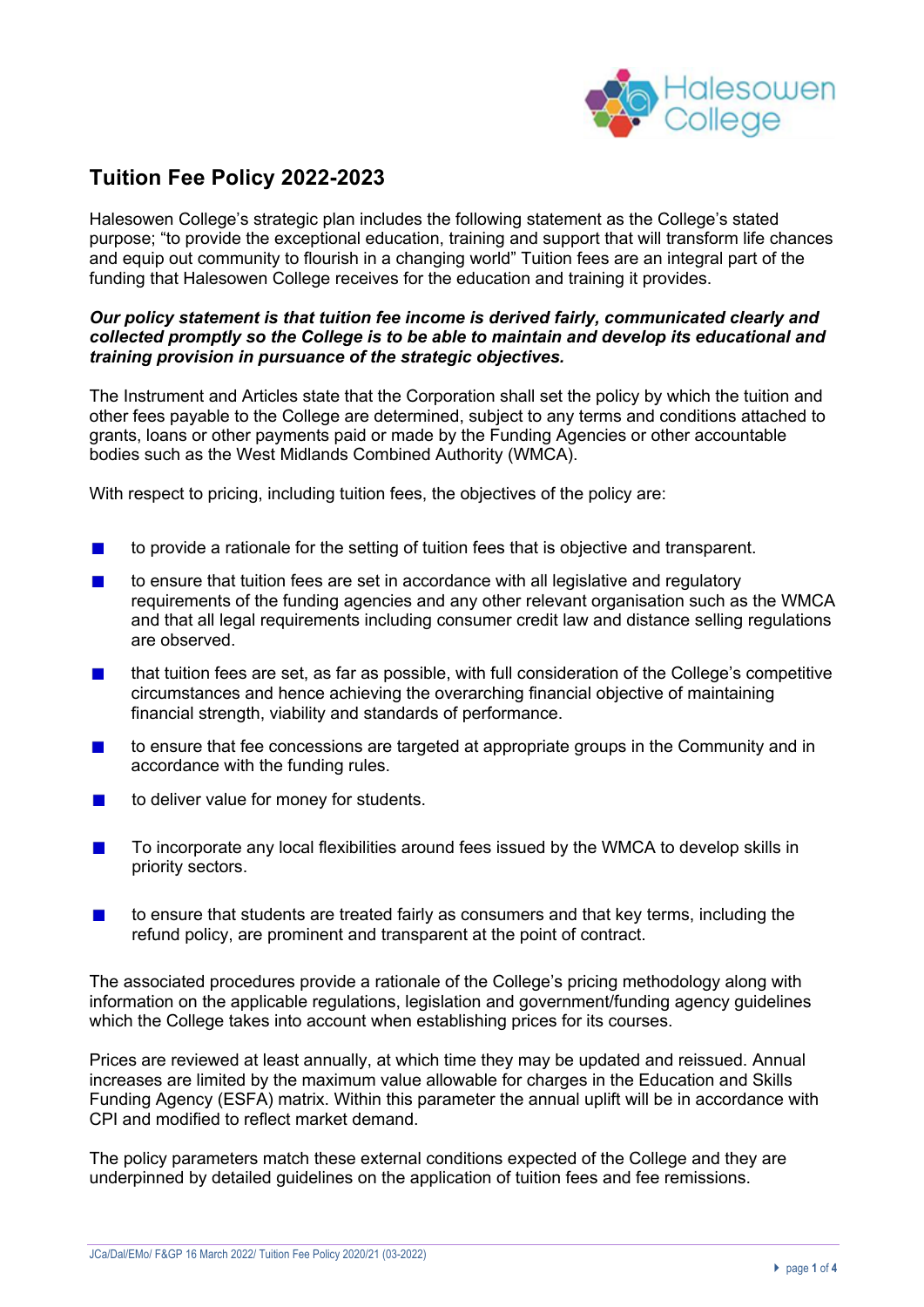# **Tuition Fee Procedures 2022-2023**

## **West Midlands Combined Authority**

Adult Education Budget (AEB) is devolved to the combined authority (for all learners living in the Mayoral area). Whilst they have no jurisdiction to change the ESFA funding rules, they may introduce local flexibilities to remove financial barriers to study. They also have autonomy to utilise funding such as the National Skills Fund in the way that they choose to increase skills in priority areas. The College will incorporate all such concessions into the policy/tariff. The College will apply the relevant ESFA/WMCA funding rules to students based on their post code.

## **Funded Courses; classroom based learning**

No tuition fee will be charged to eligible students on study programmes aged 16-18 (ie aged 16, 17 or 18 on 31 August 2022). This applies to all eligible students in this cohort studying a learning programme which is wholly funded by the agency. Students who commenced a programme of study aged 16-18 and are continuing and, learners aged 19-25 in receipt of an EHCP, are categorised as 16-18 for funding purposes and are funded by the ESFA.

Adult students eligible for funding from the agency but not entitled to a full remission, as defined in the Funding Rules 2022/23, will pay a fee (unless a College concession is applied). The fee for agency funded courses is derived from the ESFA learning aims matrix and may be adjusted to reflect differing input hours and/or to provide a comparable fee base. BTEC diploma courses and A levels will usually be costed at programme weighting factor 1.0. Adult students may be cofunded and hence are required to pay a 50% contribution (unless a College concession is applied). Students eligible for full funding and remission of fees are fully funded. Students may be unfunded and hence pay for the total cost of their learning either through a cash payment to the College or a student loan. It must be noted that whilst adults aged 19-23 may have academic entitlement to a first full level 2 and/or level 3 course the chosen course may not be funded for adult learners and as such the full fee is payable/a learning loan drawn down (level 3 courses only). The WMCA has extended this provision to those 24+ if they are in receipt of a low wage or are unemployed. Note no College concessions will be applied for level 3 courses.

Adult learners studying eligible course may be able to gain remission through the National Skills Fund if the qualification is their first full level 3.

Students who are eligible for funding must not enrol on any provision which they have already achieved. As such they may only proceed with a course of the same level and in the same subject sector area on an economic/full cost basis.

Where learners are not be eligible for agency funding the fee charged will represent the full costs of provision and the recommended input hours as specified by the learning aims database (LARS) and in accordance with the learning aims funding matrix. Students aged 19+ studying at level 3 or 4 have the option to draw down a student loan via Student Finance England.

Students may pay for tuition on an instalment basis and set up a direct debit with the College to clear the debt before the course is due to finish.

Note that if a student withdraws, the full costs of tuition remains payable as outlined in their signed credit agreement (refer to Refund Policy).

For employer sponsored learning, the contribution from the employer will be collected in accordance with ESFA guidelines.

All students/employers should be informed of the College's fee policy and for all 19+ students a fee declaration must be signed. In accordance with statutory requirements the price must be known at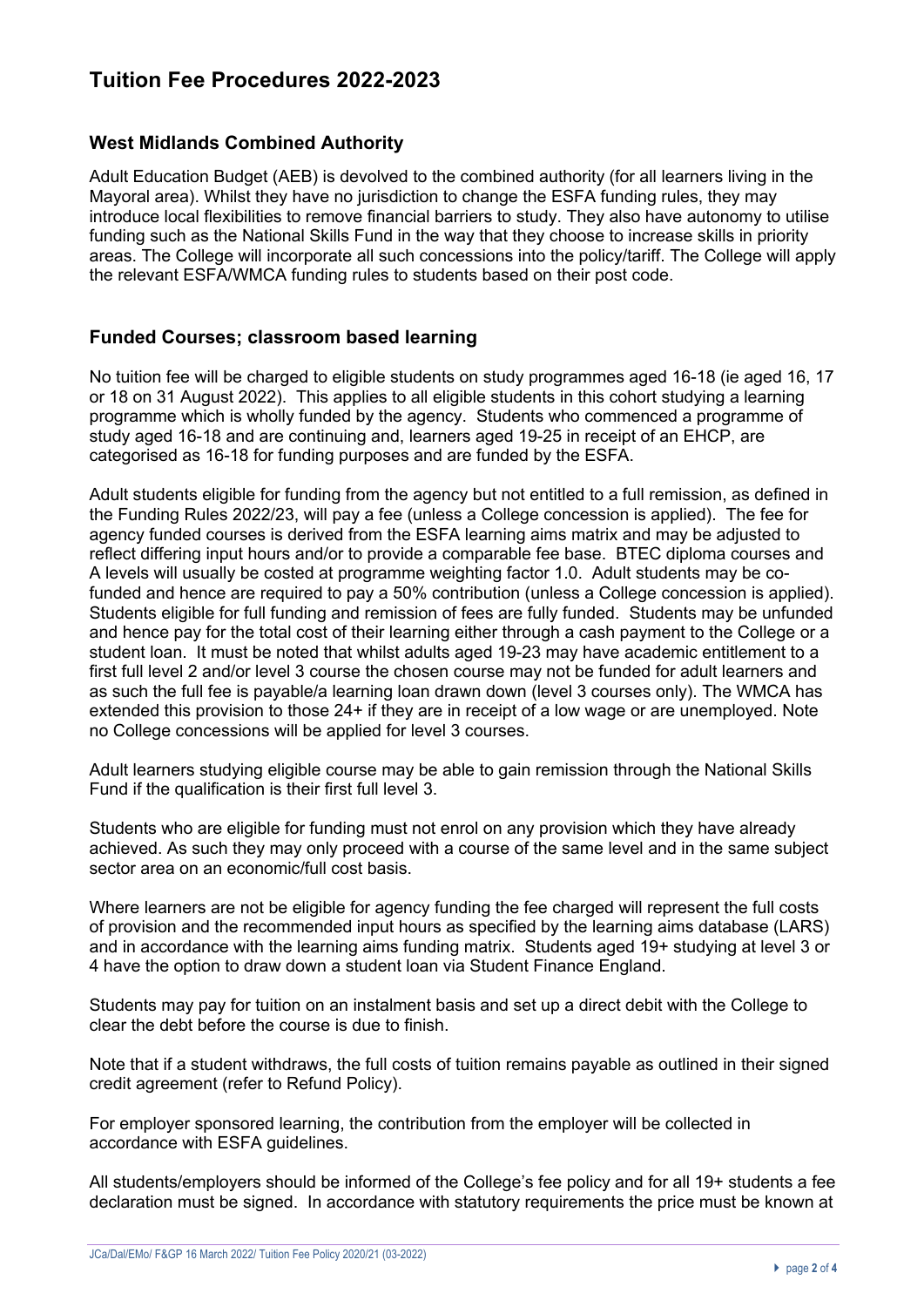the point a contract is made. The advice and guidance must include details of all/any fees payable, the payment schedule and terms and conditions.

Based on the current directives of the funding agencies the College will make tuition fee remissions for funded courses to eligible students in accordance with the Funding Rules 2022/23 and any other contractual requirements. The Principal has delegated responsibility for authorising the Tuition Fee and Fee Remission Guidelines to comply with these requirements.

The College will adhere to the Funding Agency rules for funding and associated evidence requirements regarding student loans, entitlement and eligibility. Any fee adjustments will be coterminous with College strategic priorities and met within existing budgets. Similarly, discounts offered and authorised by the Chief Operating Office/ Vice Principal will be met within approved budgets.

Course fees will be derived based on number of hours/inputs and with reference to a proportion of the ESFA learning aims matrix.

This matrix reflects the qualification and not per annum. For a co-funded learner, the fee would be 50% of the unweighted tariff plus registration/exam fees subject to adjustment.

Access to HE is a course funded and charged at the maximum unweighted fee in the ESFA matrix. 19+ learning loans will be available for eligible students and local flexibilities from WMCA will provide full funding for some pathways. The College will promote to applicants for Access to HE that their advanced learning loan for the Access course will be written off should they complete a degree programme.

## **The National Skills Fund Level 3 Adult Offer**

The ESFA National Skills Fund Level 3 Adult Offer largely replicates what the WMCA was already doing as they extended the First Full L3 Offer to those over 24 in certain circumstances. However, the course list is different from the First Full Level 3 entitlement list. The ESFA have stated that "Funding for the level 3 adult offer will be routed via Mayoral Combined Authorities and the Greater London Authority for residents in those areas of England".

### **SWAPs (Sector Based Work Academies)**

The College will offer sector-based work academies as specified in the WMCA delivery plan. There will be no charge to the individual students or the employer for such provision.

### **Higher Education**

The course is based on a per annum basis not the qualification so as to be consistent with student loan rules and the HE sector as a whole. HNC/D Qualification have a simple fee to provide consistency across the different subject areas and to be competitive with local providers.

| <b>Qualification</b> | <b>Full time</b> |       | <b>Part time</b> |       |
|----------------------|------------------|-------|------------------|-------|
|                      | Fee              | Years | Fee              | Years |
| <b>HNC</b>           | £5,500           |       | £2,750 per year  |       |
| HND*                 | £5,500           |       | £2,750 per year  |       |

*\*Requires completion of the HNC first*

The College adheres to the Office for Students guidance for HE fees.

For Higher Education courses the College may deliver programmes in partnership with local universities. In such cases the tuition fee is determined by the host university to whom the student